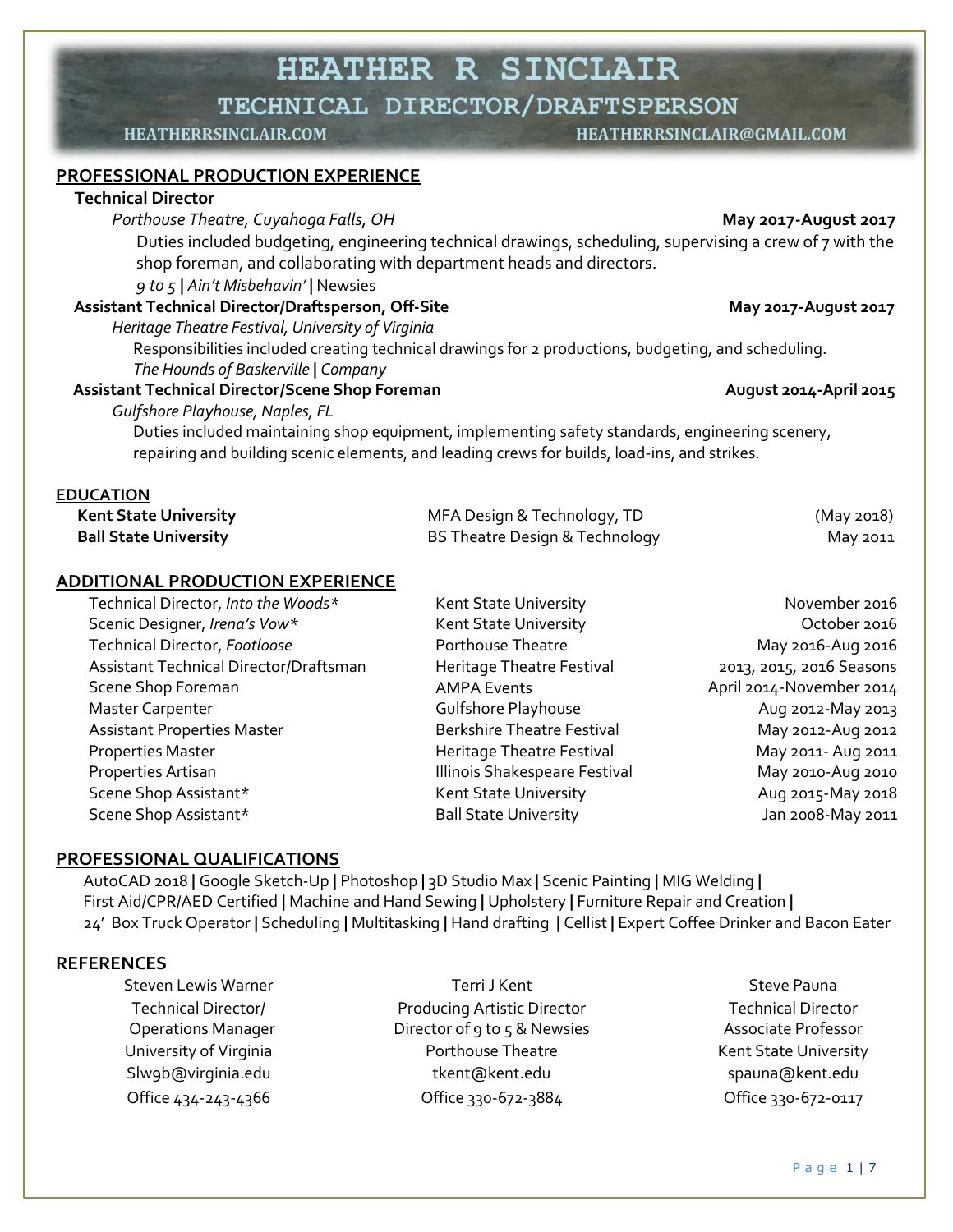# **HEATHER R SINCLAIR**

**TECHNICAL DIRECTOR/DRAFTSPERSON**

 **HEATHERRSINCLAIR.COM 317.748.2121 HEATHERRSINCLAIR@GMAIL.COM**

| <b>CURRENT ADDRESS</b>        |  |  |
|-------------------------------|--|--|
| 126 E Elm St. Kent, OH, 44240 |  |  |

**PERMANENT ADDRESS 211 S Sunblest Blvd. Fishers, IN 46038**

# **EDUCATION**

| Master of Fine Arts in Theatre Studies, Technical Direction                                                                                                    | (May 2018)                   |
|----------------------------------------------------------------------------------------------------------------------------------------------------------------|------------------------------|
| <b>Focus in Technical Direction</b><br>School of Theatre and Dance, College of the Arts, Kent State University, Kent, OH<br>Walter A. France Scholarship, 2017 |                              |
| APO Award for Outstanding Student Manager (Graduate), 2017<br><b>Bachelor of Science in Theatre Design and Technology</b>                                      | May 2011                     |
| Focuses in Technical Direction and Properties                                                                                                                  |                              |
| Department of Theatre and Dance, College of the Arts, Ball State University, Muncie, IN                                                                        |                              |
| Upper Level Talent Scholarship, 2008-2011; Benefit Scholarship, 2010-2011                                                                                      |                              |
| Lindsay "Spike" Van Dyke Scholarship, 2011                                                                                                                     |                              |
| <u>PROFESSIONAL TECHNICAL DIRECTION EXPERIENCE</u>                                                                                                             |                              |
| Porthouse Theatre, Cuyahoga Falls OH                                                                                                                           | Porthousetheatre.com         |
| Thrust-500 seats, Outdoor                                                                                                                                      |                              |
| <b>Season Technical Director</b>                                                                                                                               | Season 2017                  |
| Engineered Scenic Elements for 3 productions; average of 50 plates/show                                                                                        |                              |
| Supervised a crew of 10; 1 master and lead carpenter, 5 carpenters, and 3 painters                                                                             |                              |
| Maintained and developed shop schedules and budgets (\$2500-\$8500/show)<br>п                                                                                  |                              |
| 9 to 5   Ain't Misbehavin'   Newsies<br>٠                                                                                                                      |                              |
| Technical Director, Footloose                                                                                                                                  | Season 2016                  |
| Engineered Scenic Elements, including tracking panels and slip stages                                                                                          |                              |
| Drafted over 60 plates<br>٠                                                                                                                                    |                              |
| Supervised a crew of 10; 1 master carpenter, 6 carpenters, and 3 painters<br>٠                                                                                 |                              |
| Maintained and developed budget, Budget of \$7000                                                                                                              |                              |
| Heritage Theatre Festival, Charlottesville VA                                                                                                                  | Heritagetheatre.virginia.edu |
| 3 spaces; Proscenium-700 seats, Black Box-200 seats, and Thrust-200 seats                                                                                      |                              |
| Draftsperson, Off Site                                                                                                                                         | Season 2016                  |
| Engineered Scenic Elements for 2 productions in 2 spaces                                                                                                       |                              |
| Drafted an average of 50 plates per show, Budgets between \$4000-\$8000<br>٠                                                                                   |                              |
| Pirates of Penzance   The Odd Couple                                                                                                                           |                              |
| Assistant Technical Director/Draftsperson                                                                                                                      | Season 2015                  |
| Engineered scenic elements for four productions in three spaces<br>٠                                                                                           |                              |
| Drafted an average of 30-60 plates per show                                                                                                                    |                              |
| Supervised a shop crew of 10; 3 master carpenters, 4 carpenters, and 3 interns                                                                                 |                              |
| Worked with Automated Rigging, winches, and motors<br>٠<br>п                                                                                                   |                              |
| Worked as a lead carpenter and welder when needed<br>Candy supplier for improved shop morale                                                                   |                              |
| Spamalot!   LUV   I Love a Piano   Almost, Maine   Violet<br>٠                                                                                                 |                              |
|                                                                                                                                                                |                              |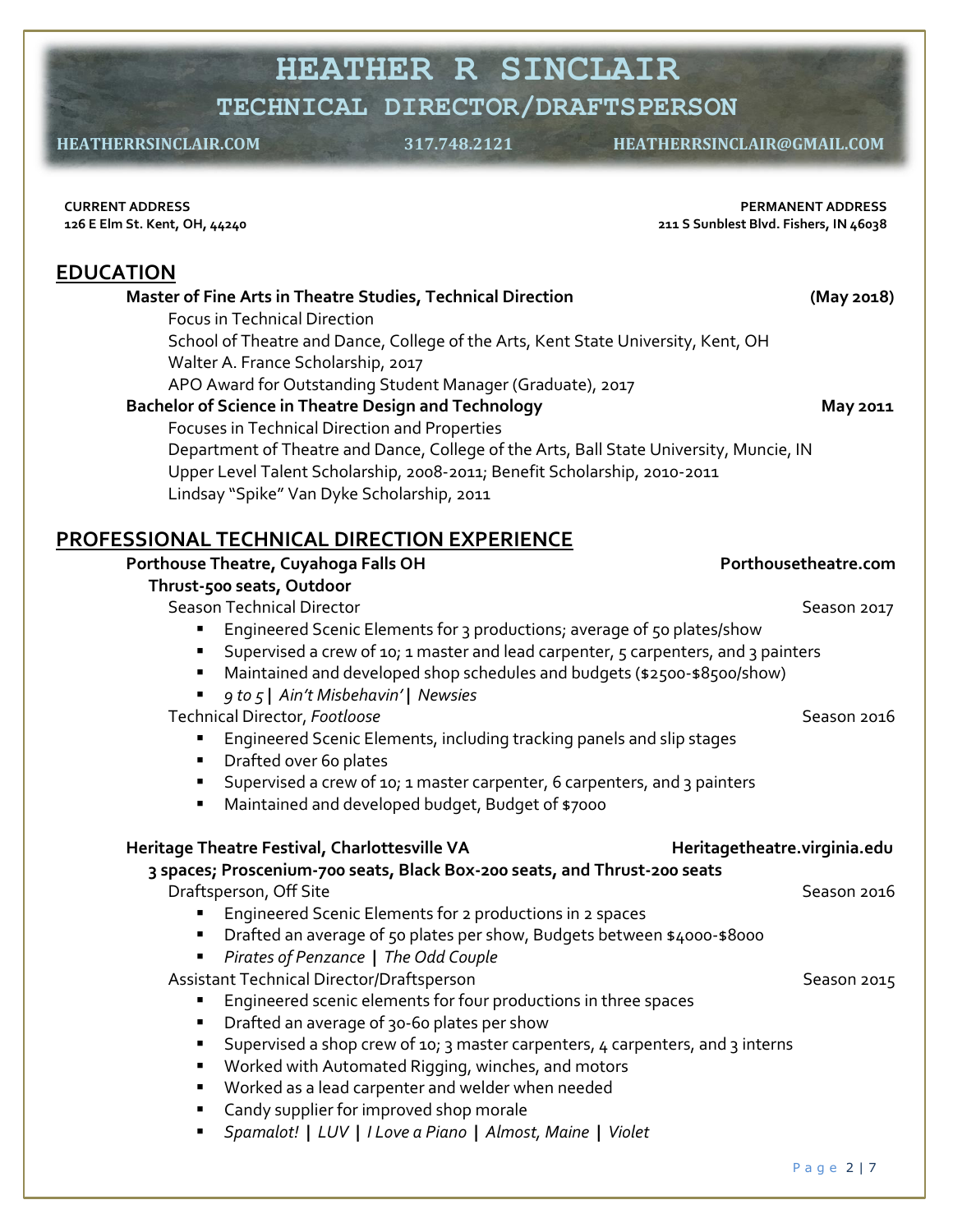# **PROFESSIONAL TECHNICAL DIRECTION EXPERIENCE CONTINUED**

Assistant Technical Director/Draftsperson Season 2013

- Engineered scenic elements for 4 productions in two spaces
- Drafted an average of 30-60 plates per show
- *Annie Get Your Gun | Red | Tuna Does Vegas | The Marvelous Wonderettes | Next to Normal*

# **Scene Shop Foreman/Event Lead, Richmond VA ADDIG April 2014-November 2015**

- Developed a scene shop in the new business warehouse
- Safety Officer; met OSHA standards and implemented fall arrest usage
- **■** Inventory manager and warehouse manager
- Supervised a permanent crew of 4 and several over-hire laborers
- Logistics for events, truck packing, scheduling crew and drove truck
- Built custom sets, bars, and furniture
- Lighting Design and soft goods designs of small events

# **Gulfshore Playhouse, Naples FL GulfshorePlayhouse.org**

# **1 space; Proscenium-250 seats**

Assistant Technical Director/Scene Shop Foreman **by Season 2013-2014** 

- Engineered technical draftings for 6 productions with Technical Director
- Supervised a crew of 6 carpenters, 6 interns and the scenic artist
- Maintained shop tools and material supplies
- Supervised the crews for load-ins and strikes
- Assisted light hang and paint calls as needed
- *Venus in Fur | Something Intangible | Jacob Marley's Christmas Carol | The God Game | Game's Afoot | All My Sons*

# Master Carpenter National According to the Season 2012-2013

- Promoted from Carpentry Intern in November 2012
- Oversaw carpentry work from 2 carpenters and 2 interns
- *Art | God of Carnage | I Am My Own Wife | The Importance of Being Earnest | The Whipping Man | Master Class*

# **Midland Community Theatre, Midland TX Midland TX Midlandtheatre.org**

 **3 spaces; Proscenium-400 seats, Proscenium-600 seats, and Black Box-200 seats** Technical Intern Season 2011-2012

- Worked as master carpenter and draftsperson to fill personnel gap in production staff
- Scenic painter and electrician

# **PROFESSIONAL PROPERTIES AND SCENIC ART EXPERIENCE**

# Midland Community Theatre, Midland TX and the state of the Midlandtheatre.org

## **Proscenium-400 seats**

Scenic Designer, *Little Women* April 2012

# **St. Anne Catholic School, Midland TX**

# **Proscenium-600 seats**

Scenic Designer, *The Princess and the Pea* March 2012 **March 2012** 

- Children's show so the scenery was engineered to be moved by middle school children
- **EXEC** Scenic painter and carpenter

# P a g e 3 | 7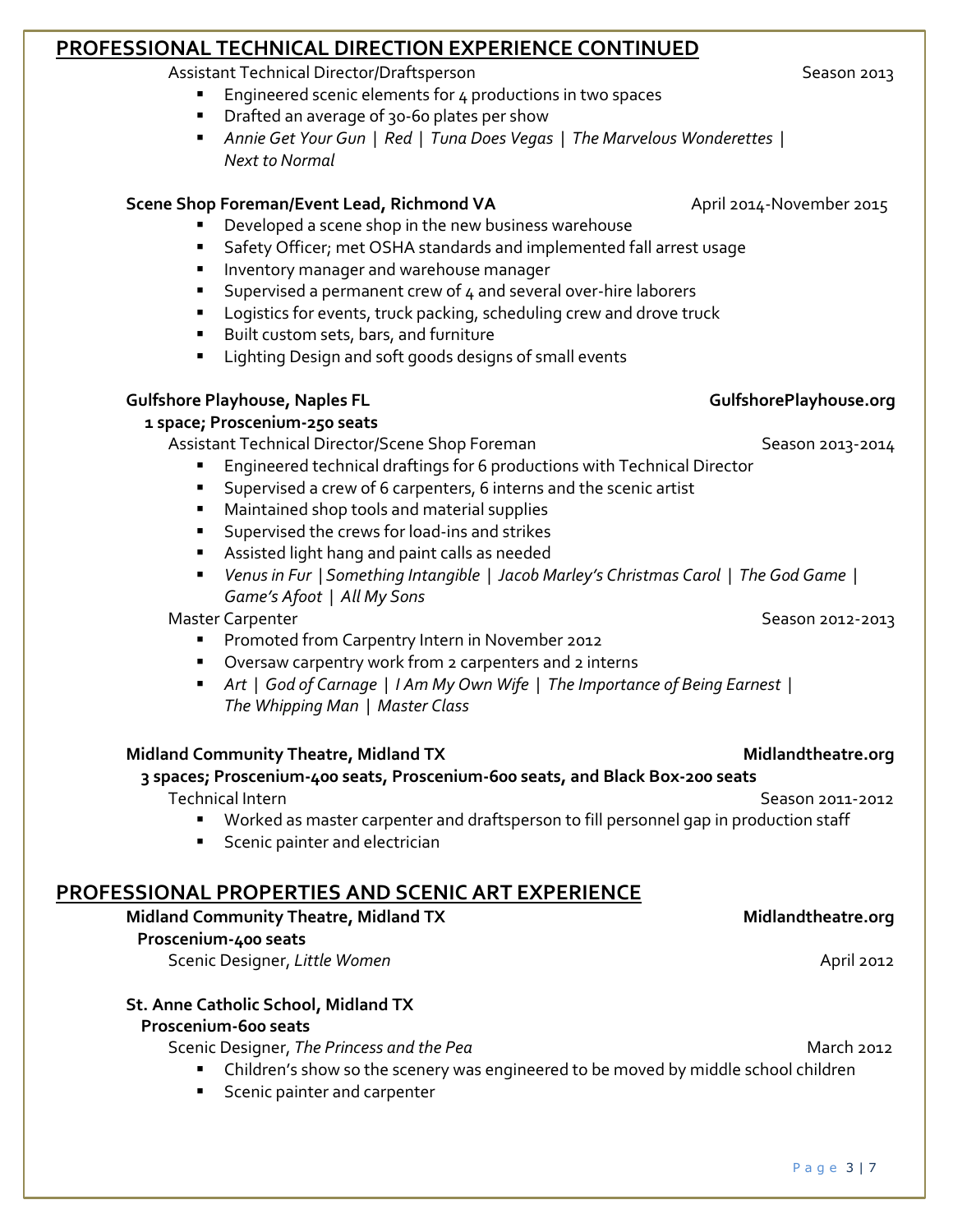| <u>PROFESSIONAL PROPERTIES AND SCENIC ART EXPERIENCE CONTINUED</u>                                                |                           |
|-------------------------------------------------------------------------------------------------------------------|---------------------------|
| Berkshire Theatre Festival, Stockbridge MA                                                                        | berkshiretheatregroup.org |
| 3 spaces; Proscenium-700 seats, Proscenium-300 seats, and Thrust-200 seats                                        |                           |
| <b>Assistant Properties Master</b>                                                                                | Season 2012               |
| Assisted with scheduling and budgeting for seven productions in three spaces                                      |                           |
| " Worked as the props carpenter and welder                                                                        |                           |
| • Organized prop storage and shop                                                                                 |                           |
| A Thousand Clowns   Edith   Brace Yourself   The Puppetmaster of Lodz   A Class Act  <br>٠                        |                           |
| Homestead Crossing   A Chorus Line                                                                                |                           |
| Heritage Theatre Festival, Charlottesville VA                                                                     |                           |
| 3 spaces; Proscenium-500 seats and Black Box-200 seats                                                            |                           |
| <b>Properties Master</b>                                                                                          | Season 2011               |
| Generated props lists, budgets, and schedules for four productions in two spaces<br>٠                             |                           |
| Managed and trained a crew of 4; 1 assistant props master, 2 prop artisans, & 1 prop intern<br>п                  |                           |
| • Collaborated with the scene shop and paint shop heads for smooth productions                                    |                           |
| Budget of \$1100 for season                                                                                       |                           |
| My Fair Lady   Boeing, Boeing   The 39 Steps   She Loves Me                                                       |                           |
|                                                                                                                   |                           |
| Properties Carpenter, in Repertory                                                                                | Season 2009               |
| Constructed custom furniture and finish carpentry work<br>٠                                                       |                           |
| • Oliver!   Pump Boys and Dinettes   Moonlight and Magnolias   On Golden Pond   Red, White                        |                           |
| and Tuna   Little Shop of Horrors                                                                                 |                           |
| Properties Intern, in Repertory                                                                                   | Season 2008               |
| City of Angels   I Am My Own Wife   Master Class   Forever Plaid   The Light in the Piazza                        |                           |
| Illinois Shakespeare Festival, Champaign-Urbana IL                                                                |                           |
|                                                                                                                   | Illinoisshakes.com        |
| 2 outdoor spaces; Thrust-300 seats and Courtyard Set                                                              |                           |
|                                                                                                                   | Season 2010               |
| Properties Artisan, in Repertory<br>٠                                                                             |                           |
| Created properties at the instruction of the prop master and scenic designer                                      |                           |
| Properties carpenter; fabric mache, wood carving, detail painting<br>Assisted with scenic painting as needed<br>٠ |                           |
|                                                                                                                   |                           |
| <b>ACADEMIC PRODUCTION EXPERIENCE</b>                                                                             |                           |
| Kent State University, Kent OH                                                                                    | Kent.edu                  |
| 3 spaces; Proscenium-300 seats, Thrust-200 seats and Blackbox-200 seats                                           |                           |
| Technical Director, Into the Woods                                                                                | November 2016             |
| <b>Engineered Scenic Elements</b>                                                                                 |                           |
| Created over 60 Technical Draftings                                                                               |                           |
| • Oversaw two assistants                                                                                          |                           |
| Budget of \$5000                                                                                                  |                           |
| Scenic and Projections Designer, Irena's Vow                                                                      | October 2016              |
| Designed an arena set                                                                                             |                           |
| " Created projection images from historical photos                                                                |                           |
| Scenery Budget of \$1200                                                                                          |                           |
| Assistant Technical Director, Thoroughly Modern Millie                                                            | February 2016             |
| Engineered wagon elevator with scrolling side flats and lit elevator dial                                         |                           |
| Properties Supervisor, Sideshow                                                                                   | November 2015             |
| Worked with undergraduate students to realize properties design                                                   |                           |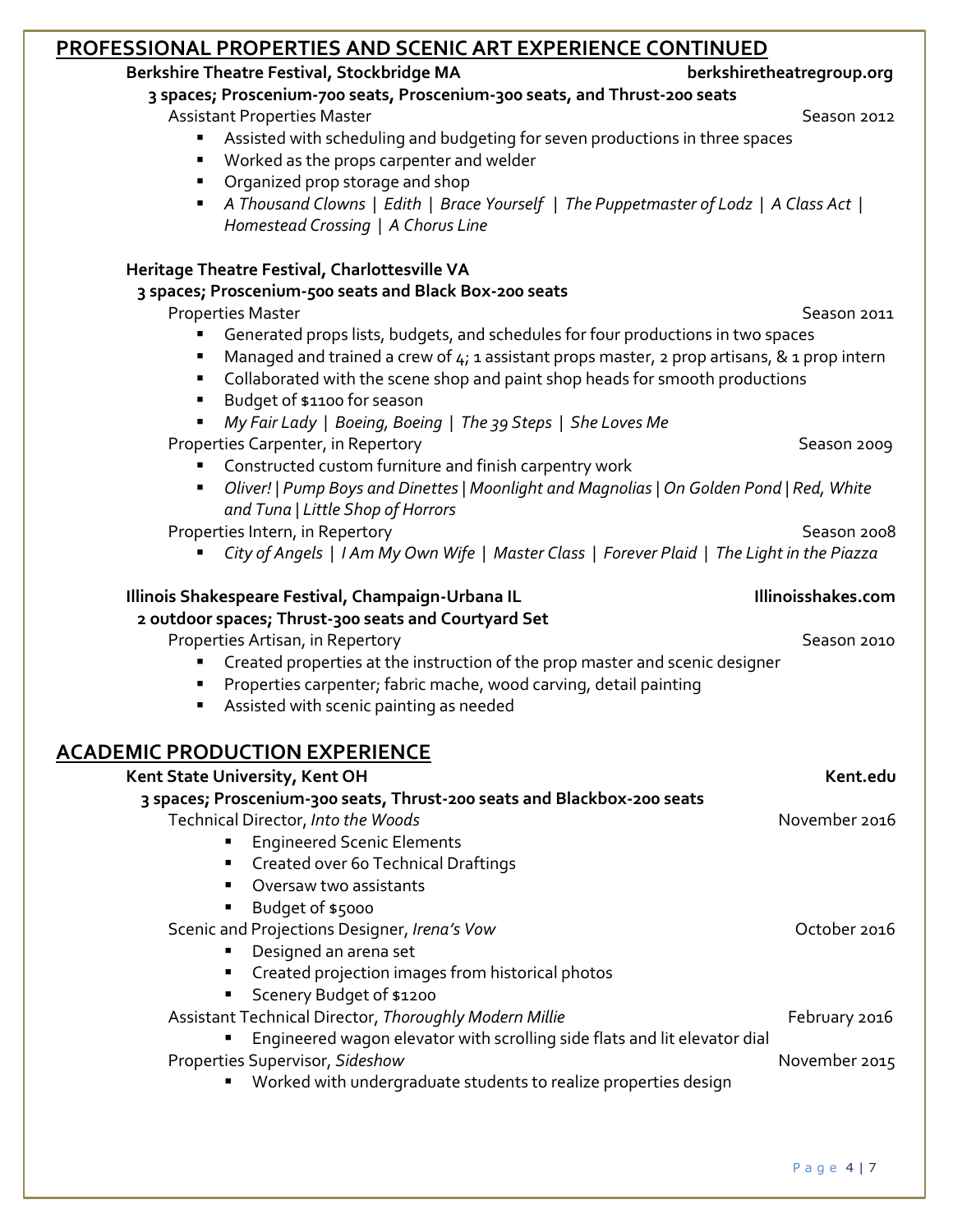| <b>ACADEMIC PRODUCTION EXPERIENCE CONTINUED</b>                                           |                              |
|-------------------------------------------------------------------------------------------|------------------------------|
| <b>Ball State University, Muncie IN</b>                                                   | cms.bsu.edu                  |
| 3 spaces; Proscenium-500 seats, Blackbox- 200 seats, and Student Blackbox-100 seats       |                              |
| <b>Scene Shop Assistant</b>                                                               | January 2008-May 2011        |
| Worked as a carpenter                                                                     |                              |
| Lead projects                                                                             |                              |
| Repaired and created scenery for productions<br>٠                                         |                              |
| Supervised stagecraft students during lab hours<br>٠                                      |                              |
| Lead crews for load-ins and strikes                                                       |                              |
| Properties Librarian                                                                      | Fall 2009-Spring 2011        |
| Properties Master, Picnic                                                                 | Spring 2011                  |
| Assistant Technical Director, The Nutcracker                                              | <b>Fall 2010</b>             |
| Properties Master, Noises Off                                                             | Spring 2010                  |
| Properties Master, My Fair Lady                                                           | Fall 2009                    |
| Properties Master, Violet                                                                 | Spring 2009                  |
| Assistant Scenic Designer and Properties Master, The Full Monty                           | Fall 2008                    |
| Assistant Scenic Designer, Love's Labour's Lost                                           | Spring 2008                  |
|                                                                                           |                              |
|                                                                                           |                              |
| <b>TEACHING EXPERIENCE</b>                                                                |                              |
| The Art of the Theatre, On-line Course, Instructor, Kent State University                 | January 2018-May 2018        |
| Kent Core and Kent Diversity course<br>٠                                                  |                              |
| Introduction to theatre for non-theatre major students<br>٠                               |                              |
| Overview of history, movements, Isms, acting, directing, design, and script analysis<br>٠ |                              |
| Developed projects, quizzes, exams, and lectures<br>Ξ                                     |                              |
| The Art of the Theatre, Instructor, Kent State University                                 | August 2017-December 2017    |
| Kent Core and Kent Diversity course<br>٠                                                  |                              |
| Introduction to theatre for non-theatre major students<br>٠                               |                              |
| Overview of history, movements, Isms, acting, directing, design, and script analysis<br>٠ |                              |
| Developed projects, quizzes, exams, and lectures<br>٠                                     |                              |
| 29 students in a traditional lecture setting                                              |                              |
| Fundamentals 1: Scenery, Props, and Paints Lecture, Instructor, Kent State University     | August 2016-May 2017         |
| Taught fundamentals of scenery units, painting styles, and properties<br>٠                |                              |
| Mentored students in vocabulary and vernacular                                            |                              |
| Taught students to use proper safety procedures and techniques<br>٠                       |                              |
| 40 students in a traditional lecture setting<br>٠                                         |                              |
| Fundamentals 1: Scenery Lab, Instructor, Kent State University                            | August 2015-May 2018         |
| Introduction to scenery construction<br>п                                                 |                              |
| Mentored students in technique and style<br>٠                                             |                              |
| Taught students to use proper safety procedures and equipment<br>п                        |                              |
| 7 students in a lab setting, Sections 001, 005, and 006                                   |                              |
| Intro to Hand Drafting, Teachers Assistant, Ball State University                         | September 2009-December 2009 |
| Class was split in two rooms, so I was responsible for one set of students<br>п           |                              |
| Graded projects and homework<br>٠                                                         |                              |
| Mentored students in technique and style<br>٠                                             |                              |
| Taught basic scenery construction to aid with technical drawings<br>٠                     |                              |
| Properties, Teachers Assistant, Ball State University                                     | September 2010-December 2010 |
| Graded projects and homework                                                              |                              |
| Taught students to create prop lists & budgets<br>٠                                       |                              |
| Created tests and quizzes; supervised class when at lab<br>٠                              |                              |
| Taught prop firearm safety, allergy safety, and stressed actor safety<br>п                |                              |
|                                                                                           |                              |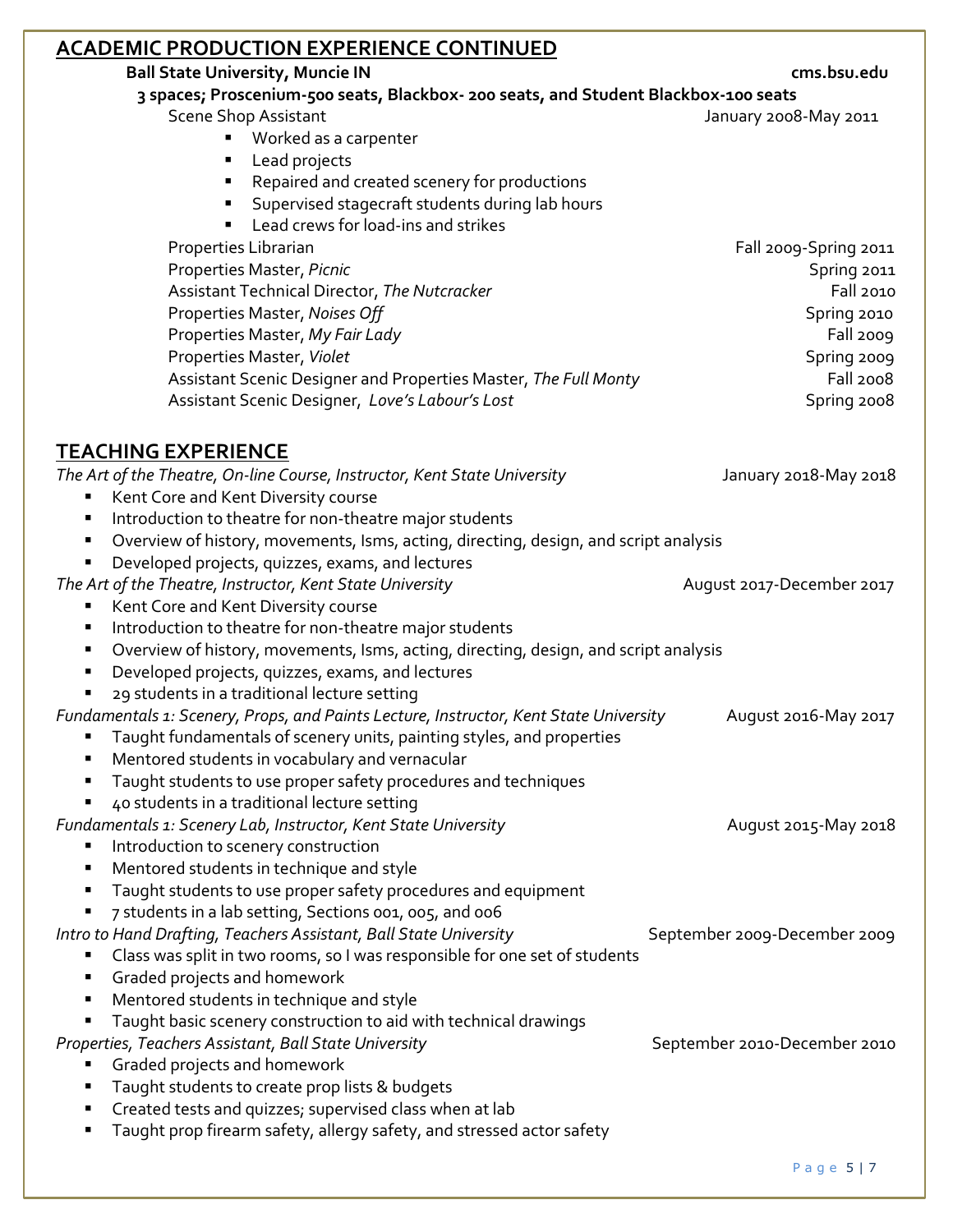# **CONFERENCES AND WORKSHOPS**

#### **"Screwing Around on Stage: New Construction Techniques", South Eastern Theatre Conference, Co-Presenter, Mobile, AL, 2018**

- Research and developed a forum based exploration into modified theatrical construction techniques
- Understanding of new construction methodologies
- Presentation of realized modified or new techniques
- Focus on non-traditional plywood and hardware applications
- **"Knot the Best Knot Show", United States Institute of Theatre Technology Ohio Valley Regional Conference, Co-Presenter, Akron, OH 2017**
	- Introduction to theatrical knots and rope
	- Basic knowledge of rigging, rope types and strengths, and legal responsibilities
	- Bowline, Clove Hitch, Trucker's Hitch, Figure 8, Figure 8 on a Bight, & Sheets Bend

#### **"Mock SETC Interviews", Graduate Student Forum, Department of Theatre and Dance, Kent State University, Co-Presenter, Kent, OH 2017**

- Developed mock interviews for undergraduate theatre students
- Created hypothetical theatrical companies, positions, and questions
- Reviewed and critiqued undergraduate portfolios, resumes, and interview styles

#### **"You put WHAT in your Mouth? An Exploration into what must be Smoked or Eaten," South Eastern Theatre**

#### **Conference, Co-Presenter, Lexington, KY 2010**

- Edible foods and papers; vomit bags and types of vomit
- Blood onstage, tricks to clean and how to make
- Food and allergy safety; cigarettes onstage, e-cigs, herbals, and powder
- Fake marijuana for *Hair*

#### **"Learning About the Honey Bee: An Interactive Exhibit", Immersive Learning Seminar, Virginia B. Ball Center for Creative Inquiry, Ball State University, spring 2009**

- Researched honey bees, honey farmers, migration patterns, any science relating to bees
- Designed and engineered an interactive children's museum exhibit that traveled
- Collaborated with a student group of 14 from several different majors, faculty, and scientific experts

#### **Peer Review Portfolio Workshop, Ball State University**

- Layout critique and review
- Photo coaching; process shots, run-of-show shots, and research images

## **ORGANIZATIONS**

- Graduate Student Senate (GSS), Theatre and Dance Representative, Kent State University 2017-2018
- GSS Research Award Committee, Theatre and Dance Representative, Kent State University 2017
- Theatre Graduate Student Forum (TGSF), President, Kent State University 2016-2018
- Students Enhancing Technical Theatre, Graduate Student Representative & Member KSU 2015-2018
- Student Production Board, Graduate Student Liaison, Kent State University 2015-2016
- Dean's Student Advisory Council, Graduate Student, Department of Theatre, Kent State University 2015-2016
- Design and Technology Student Forum Committee, Founding Member, Ball State University 2010
- BSU Backstage, Founding Member, Treasurer, Ball State University 2007 to 2011
- Ball State Symphony Orchestra, Ball State University, 2007 to 2008
- Cello Quartet, Ball State University, 2007 to 2008
- Naples Orchestra and Chorus, Cellist, Naples, FL 2012 to 2014
- South Eastern Theatre Conference Member
- USITT Ohio Valley and National Member
- National Association of Graduate-Professional Students, Member 2017-2018
- TGSF Louise & Clark's Food Adventure, Founding Member & Historian, Kent State University 2017-2018